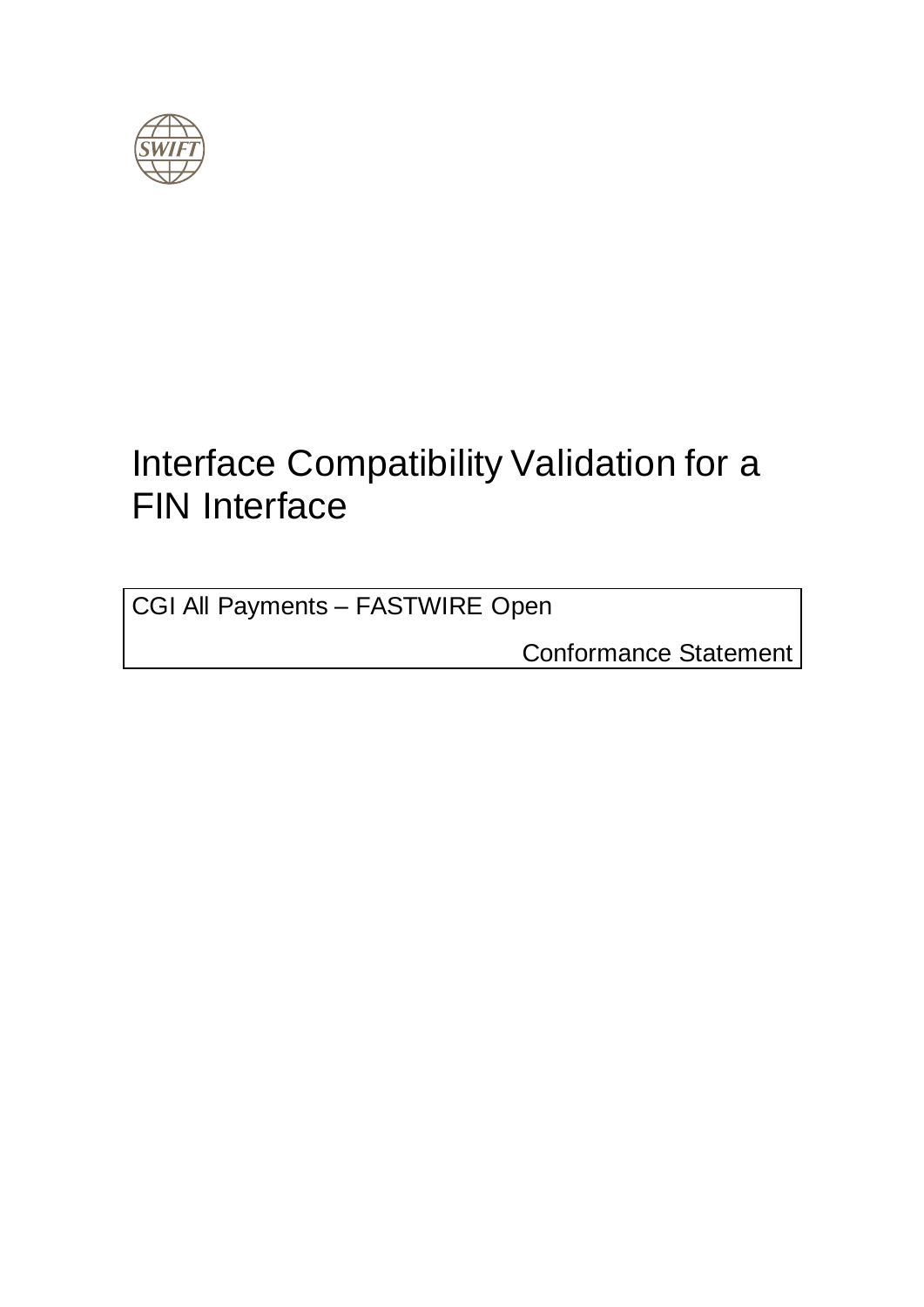#### **Table of Contents**

| $\mathbf 1$  |      |  |
|--------------|------|--|
|              | 1.1  |  |
|              | 1.2  |  |
|              | 1.3  |  |
|              | 1.4  |  |
|              | 1.5  |  |
|              | 1.6  |  |
| $\mathbf{2}$ |      |  |
|              | 2.1  |  |
|              | 2.2  |  |
|              | 2.3  |  |
|              | 2.4  |  |
|              | 2.5  |  |
|              | 2.6  |  |
|              | 2.7  |  |
|              | 2.8  |  |
|              | 2.9  |  |
|              | 2.10 |  |
|              |      |  |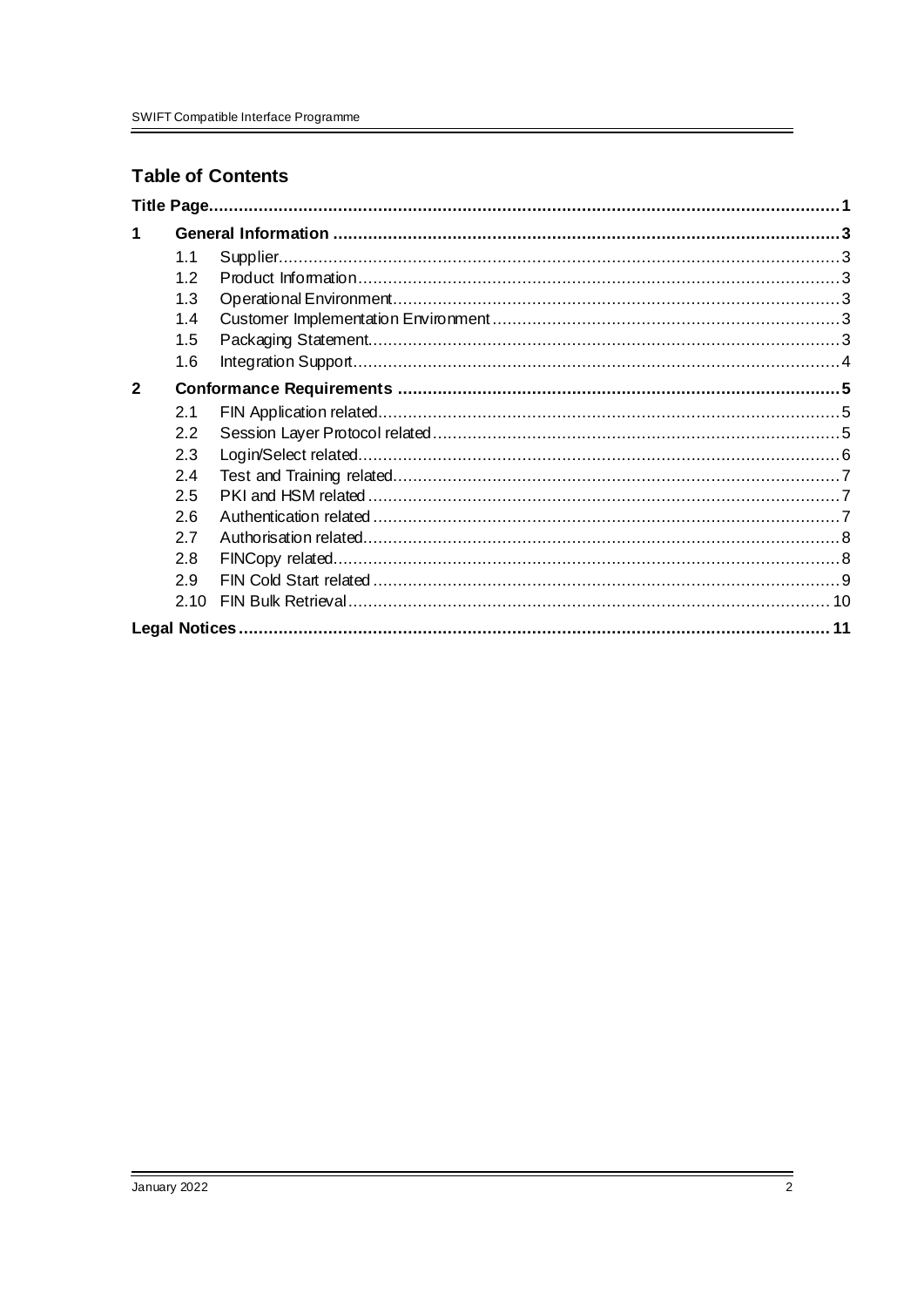## <span id="page-2-0"></span>1 **General Information**

## <span id="page-2-1"></span>**1.1 Supplier**

Full name of the organisation that has registered this interface product and the name of the author of this conformance statement.

| Organisation | <b>CGI IT UK Ltd</b>        |  |
|--------------|-----------------------------|--|
| Author       | <b>Bruce Stevens</b>        |  |
| Date         | October 2012 (Renewal 2022) |  |

## <span id="page-2-2"></span>**1.2 Product Information**

The name and version numbers of the interface product to which this compliance validation and conformance claim applies.

| <b>Product Name</b>           | <b>CGI All Payments</b> |  |
|-------------------------------|-------------------------|--|
| <b>Product Version Number</b> | FASTWIRE Open 6.12.1    |  |

## <span id="page-2-3"></span>**1.3 Operational Environment**

The hardware platform(s) and/or software platforms for which this product's performance is guaranteed.

| Hardware Platform on which product is<br>guaranteed | x86-64                                       |
|-----------------------------------------------------|----------------------------------------------|
| Software Platform on which product is guaranteed    | Linux $-$ Red Hat 7.3                        |
|                                                     | Oracle 11.2.0.4.0 / 19c                      |
|                                                     | IBM Websphere MQ Server 8.0, 9.1             |
|                                                     | IBM MQ Client 8.0, 9.1                       |
|                                                     | Tomcat 9.0.30, WAS 9.0.5                     |
|                                                     | Internet Explorer 11.0, Chrome 76+, Edge 91+ |
|                                                     | SAG 7.4.0, 7.6.0                             |
|                                                     | AMQ Broker 7.4                               |
|                                                     | AMQ C++ Client 2.4                           |
|                                                     | AMQ JMS Client 2.4                           |

## <span id="page-2-4"></span>**1.4 Customer Implementation Environment**

The hardware platform and software environment in which this interface product's customer implementation is defined (as required to achieve full compliance after an interim compliance).

| Hardware Platform on which product was<br>implemented | x86-64                             |
|-------------------------------------------------------|------------------------------------|
| Software Platform on which product was                | <b>RHEL 7.5</b>                    |
| implemented                                           | Oracle 19c                         |
|                                                       | IBM WebSphere MQ Server 9.1        |
|                                                       | IBM MQ Client 9.1                  |
|                                                       | WebSphere Application Server 9.0.5 |

## <span id="page-2-5"></span>**1.5 Packaging Statement**

The main possibilities are:

- The FIN interface is realised on one platform with an integrated Relationship Management interface, and another platform hosts the communication interface with its own security administration.
- The FIN interface is integrated with an RMA interface and a communication interface on one platform.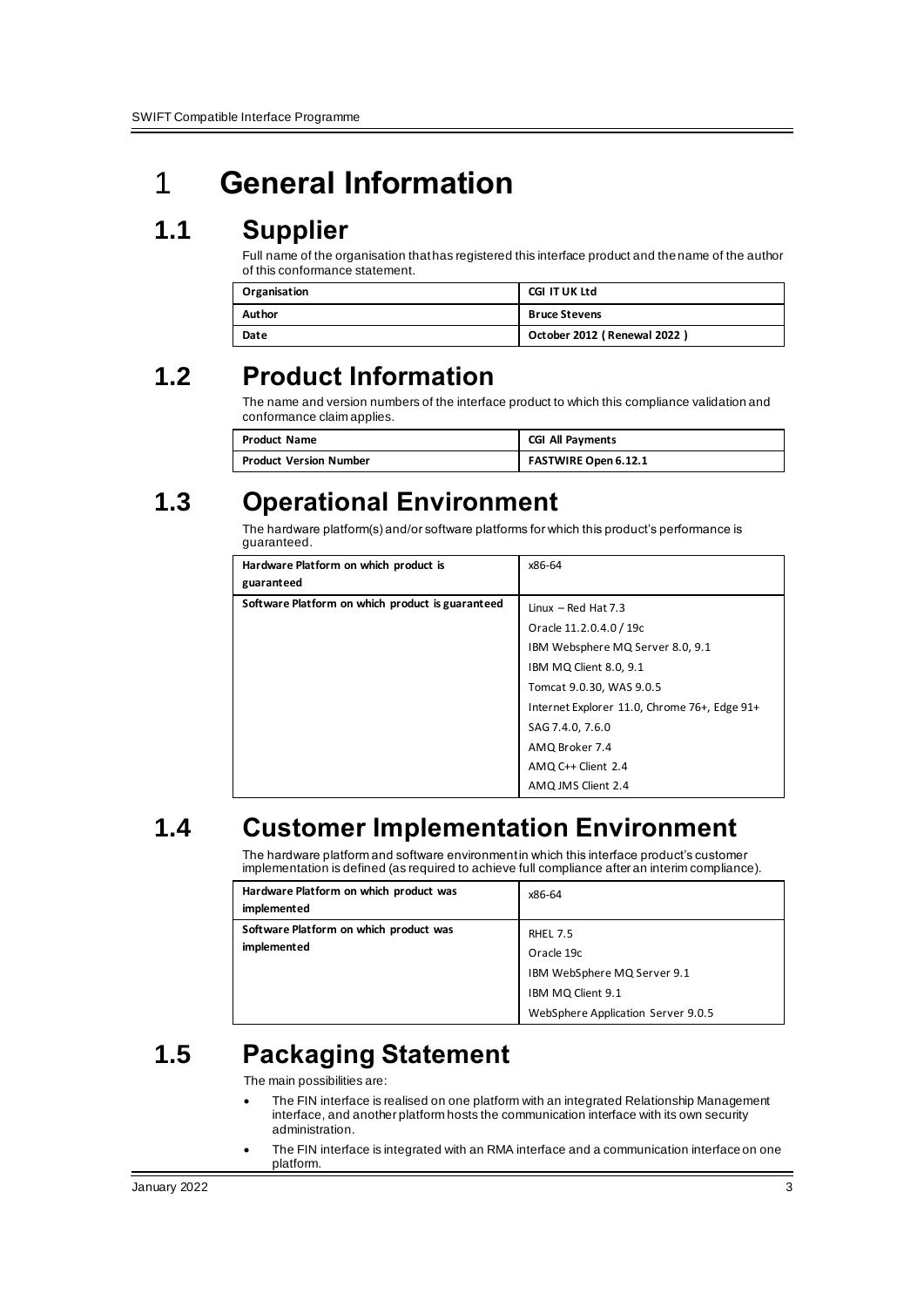| Other valiations are possible. If used they are described below. |                                                 |  |  |
|------------------------------------------------------------------|-------------------------------------------------|--|--|
| Product is stand-alone                                           | The FIN interface runs on a standalone platform |  |  |
|                                                                  | using an Alliance Gateway for SWIFTNet          |  |  |
|                                                                  | communications and Alliance Web Platform to     |  |  |
|                                                                  | provide Security Administration.                |  |  |
|                                                                  | The FIN interface can use any Relationship      |  |  |
|                                                                  | Management Application that supports the        |  |  |
|                                                                  | export and import of standard RMA               |  |  |
| authorisation formats.                                           |                                                 |  |  |
| Product is integrated with another (which)                       | N/A                                             |  |  |

• Other variations are possible. If used they are described below.

## <span id="page-3-0"></span>**1.6 Integration Support**

The table describes if the product uses the Message Queue Host Adapter or Remote API Host Adapter as specified by SWIFT, or if it uses a proprietary or other industry standard solution.

| MQHA        | Yes |
|-------------|-----|
| <b>RAHA</b> | Yes |
| Other       | N/A |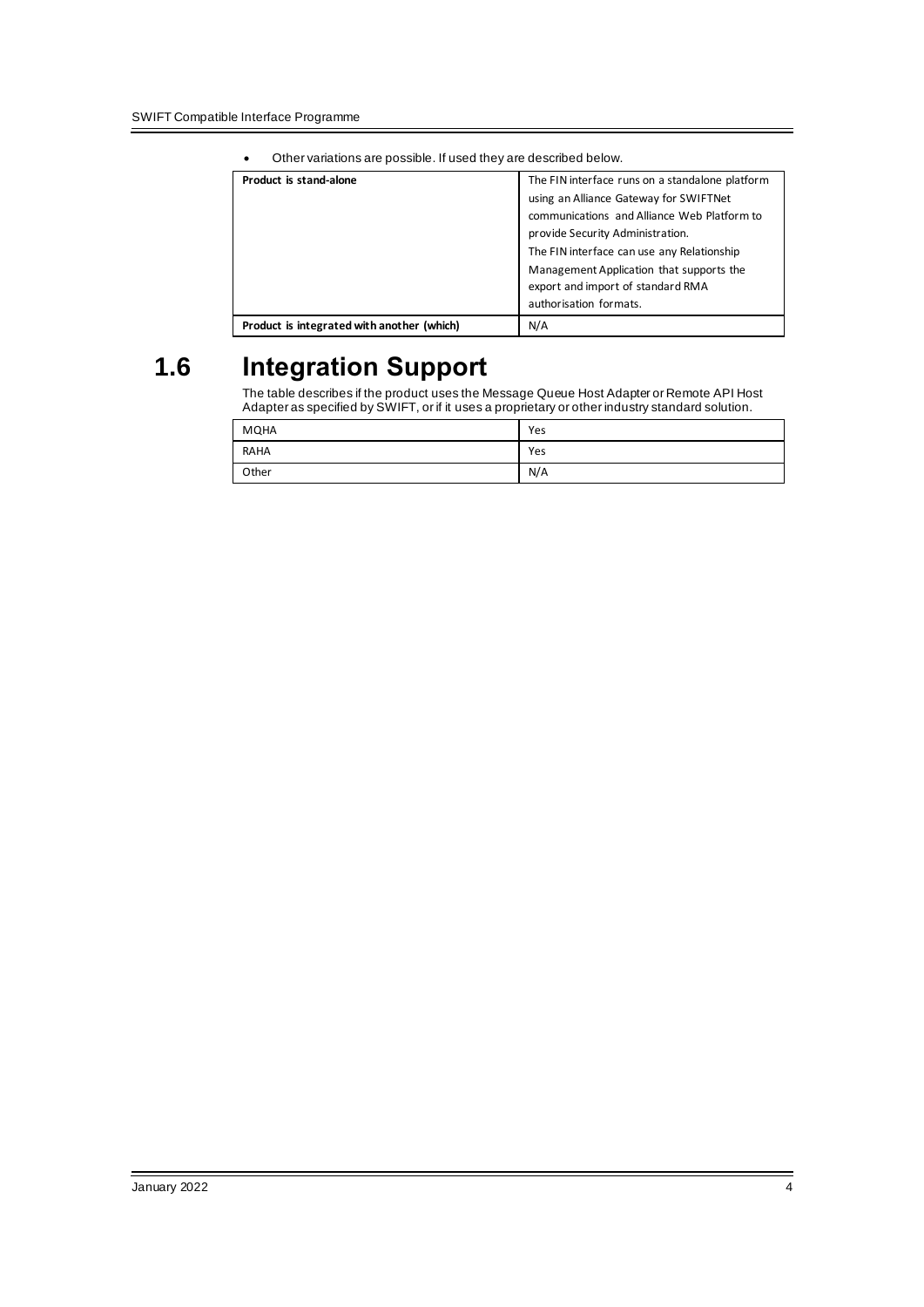## <span id="page-4-0"></span>2 **Conformance Requirements**

The conformance requirements for a FIN interface for SWIFTNet release 7 are specified in the corresponding Interface Product Standard. A FIN interface for SWIFTNet release 7 must support the mandatory items referred to in the messaging interface specifications (as referenced in the Product Standard) and any of the additional optional items.

For clarity reasons the conformance statement only lists these functionalities that are still relevant to a FIN Interface after its migration to SWIFTNet release 7. Therefore all functionalities that were proper to the migration have been removed from this version of the conformance statement.

The tables below identify the mandatory and optional elements that a Store-and-forward InterAct messaging interface product may support.

- Column 1 identifies the feature.
- Column 2 contains references to notes which describe the feature in more detail and where appropriate gives reference to the specification source.
- Column 3 describes whether the feature is Mandatory or Optional.
	- o A Mandatory feature must be available for all users of the product.
	- o An Optional feature, if implemented, is also subject to compliance validation.
	- Column 4 is ticked "Y" or "N" to indicate support of the feature.

### <span id="page-4-1"></span>**2.1 FIN Application related**

| <b>Feature</b>                                           | <b>Note</b> | Mand.<br>(M/O) | <b>Support</b><br>(Y/N) |
|----------------------------------------------------------|-------------|----------------|-------------------------|
| Support of FIN message features                          | A.1         | м              |                         |
| Support of current message standards version             | A.2         | м              |                         |
| Make use of the list of messages defined in the ASP file | A.2.a       | O              |                         |
| Generate UETR 121 in Block 3                             | A.2.b       | M              |                         |
| Make generated UETR available to the back-office         | A.2.c       | M              |                         |
| Configuration to not send UETR to the back-office        | A.2.d       | M              |                         |
| Support of multi format messages                         | A.2.e       | M              |                         |
| Support of FIN system messages                           | A.3         | M              |                         |

#### <span id="page-4-2"></span>**Notes**

- A.1 The definitions of FIN message structure and syntax must be followed.
- A.2 The current message standards version must be supported (see Interface Policy for ongoing support of new versions.
- A.2.a The application service profile (ASP) file for the swift.fin services contains the list of all MTs that are supported for a standards version. The FIN messaging interface can use this data as definition of the supported MTs.
- A.2.b Automatic generation of field 121 (UETR) if not provided by the back-office application. This requirement is applicable to MTs 103, 103 REMIT, 103 STP, 202, 202 COV, 205, and 205 COV
- A.2.c Interfaces must provide a way to inform the back-office system about any UETR that has been added.
- A.2.d The feature in A.2.c must be configurable at back-office channel level, to avoid conflict with back-office systems not able to handle the UETR.
- A.2.e The interface must be able to extract and process the FIN message from the multi format MX message.
- A.3 All the FIN system messages must be supported.

## **2.2 Session Layer Protocol related**

| Feature                                | <b>Note</b> | Mand.<br>(M/O) | <b>Support</b><br>(Y/N) |
|----------------------------------------|-------------|----------------|-------------------------|
| FIN Session Layer protocol version 3   | B.1         | м              |                         |
| Support batching features              | B.2         | м              |                         |
| Select preferred user batching timeout | B.2.a       |                |                         |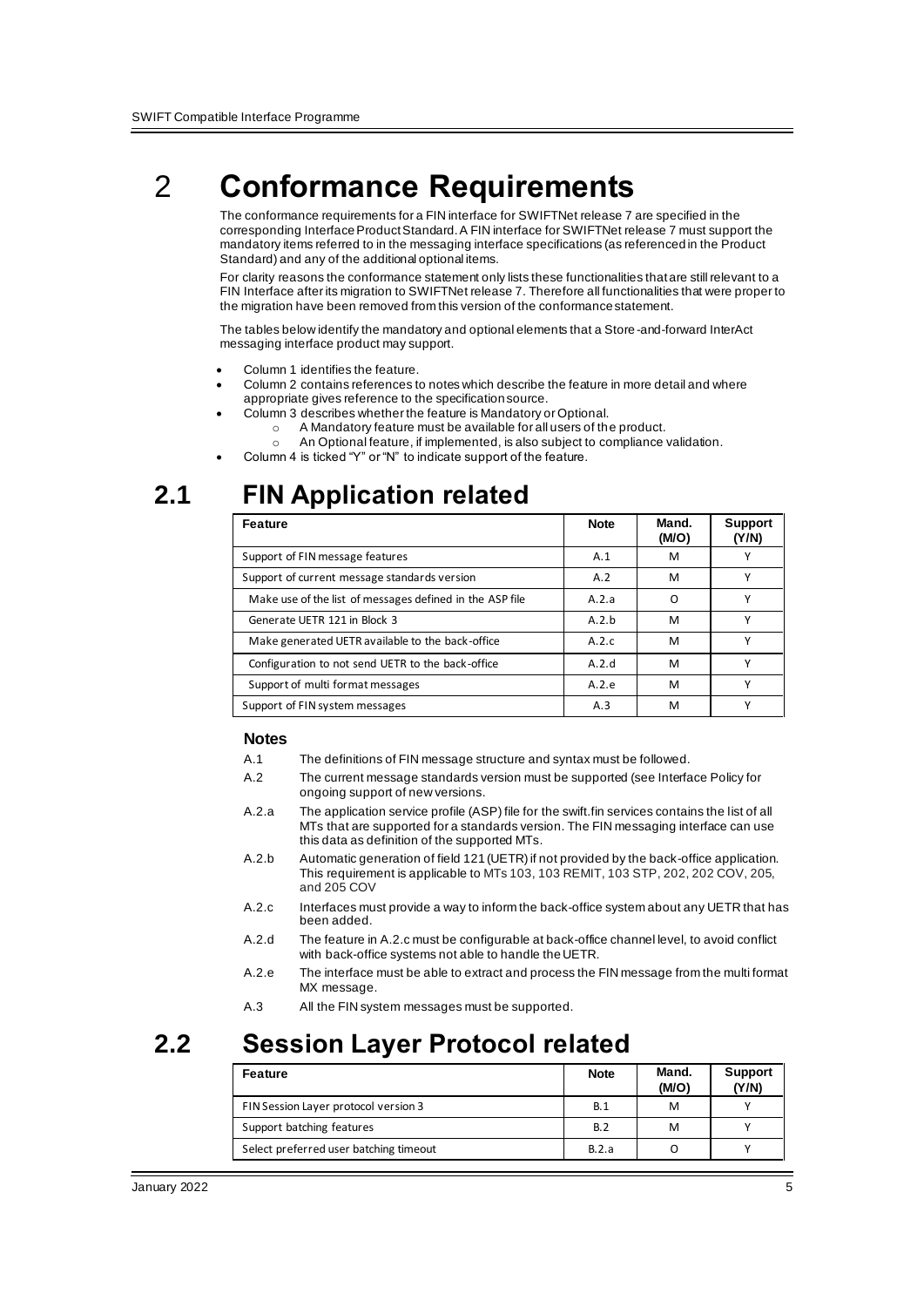| Select preferred user max batch count              | B.2.b      |   |   |
|----------------------------------------------------|------------|---|---|
| Select user maximum batch size                     | B.2.c      | n |   |
| Accept overruled user batching timeout             | B.2.d      | M |   |
| Accept overruled user max batch count              | B.2.e      | M |   |
| RP User Synch                                      | B.3        | M |   |
| Session Layer Retry protocol (client)              | B.4        | M |   |
| Session Layer Retry protocol (server)              | B.5        | M |   |
| Return of PKI signature to back-office application | <b>B.6</b> |   | N |

#### **Notes**

- B.1 Only protocol version 3 is allowed for login.
- B.2 The batching features of pv3 must be supported.
- B.2.a A user batching timeout value may be specified (otherwise default is accepted).
- B.2.b A user maximum batch count may be specified (otherwise default is accepted).
- B.2.c A user maximum batch size may be specified (otherwise default is accepted).
- B.2.d SWIFT may overrule selected timeout value and require another value.
- B.2.e SWIFT may overrule selected batch count value and require another be used.
- B.3 RP User Synch applies during a session using a specific protocol version. It does not apply if different protocol versions are used before and after a break in communication.
- B.4 The retry of an InterAct request in the absence of a response is mandatory.
- B.5 The ability to receive and process a duplicate InterAct response is mandatory.
- B.6 The signature calculated by the communication interface may optionally be delivered to the back-office application for audit purposes.

### <span id="page-5-0"></span>**2.3 Login/Select related**

| <b>Feature</b>                                 | <b>Note</b>    | Mand.<br>(M/O) | <b>Support</b><br>(Y/N) |
|------------------------------------------------|----------------|----------------|-------------------------|
| Login and Select using PKI signatures in pv3   | C.1            | м              |                         |
| Alarm if bad SignDN in login ACK in pv3        | C <sub>2</sub> | ∩              | $\checkmark$            |
| Support change of window size                  | C.3            |                | $\checkmark$            |
| Support of user vendor code                    | C.4            | M              | $\checkmark$            |
| Support of multiple destinations (BIC-8s)      | C.5            | റ              |                         |
| Support of multiple LTs per BIC-8              | C.6            | n              |                         |
| Support of synonyms                            | C.7            | ∩              |                         |
| Support of multiple T&T destinations per BIC-8 | C.8            |                |                         |

#### **Notes**

- C.1 This is the standard way to login and select.
- C.2 The login ACK is signed by SWIFT, and the corresponding DN should refer to SWIFT. If not, an alarm event should be made. (This also applies to the other SWIFT originated messages).
- C.3 The user should have the possibility to change the default window size (after agreement with SWIFT).
- C.4 The user vendor code must occur in the OPEN PDU.
- C.5 The product may be configured to support multiple BIC-8 destinations; each destination requires its own certificate.
- C.6 The product may be configured to support multiple LTs.
- C.7 Master destinations may login on behalf of several branch synonym destinations. Each synonym requires its own certificate. The SignDN must be different from the AuthContextDN in this case.
- C.8 One BIC-8 may have several test destinations associated.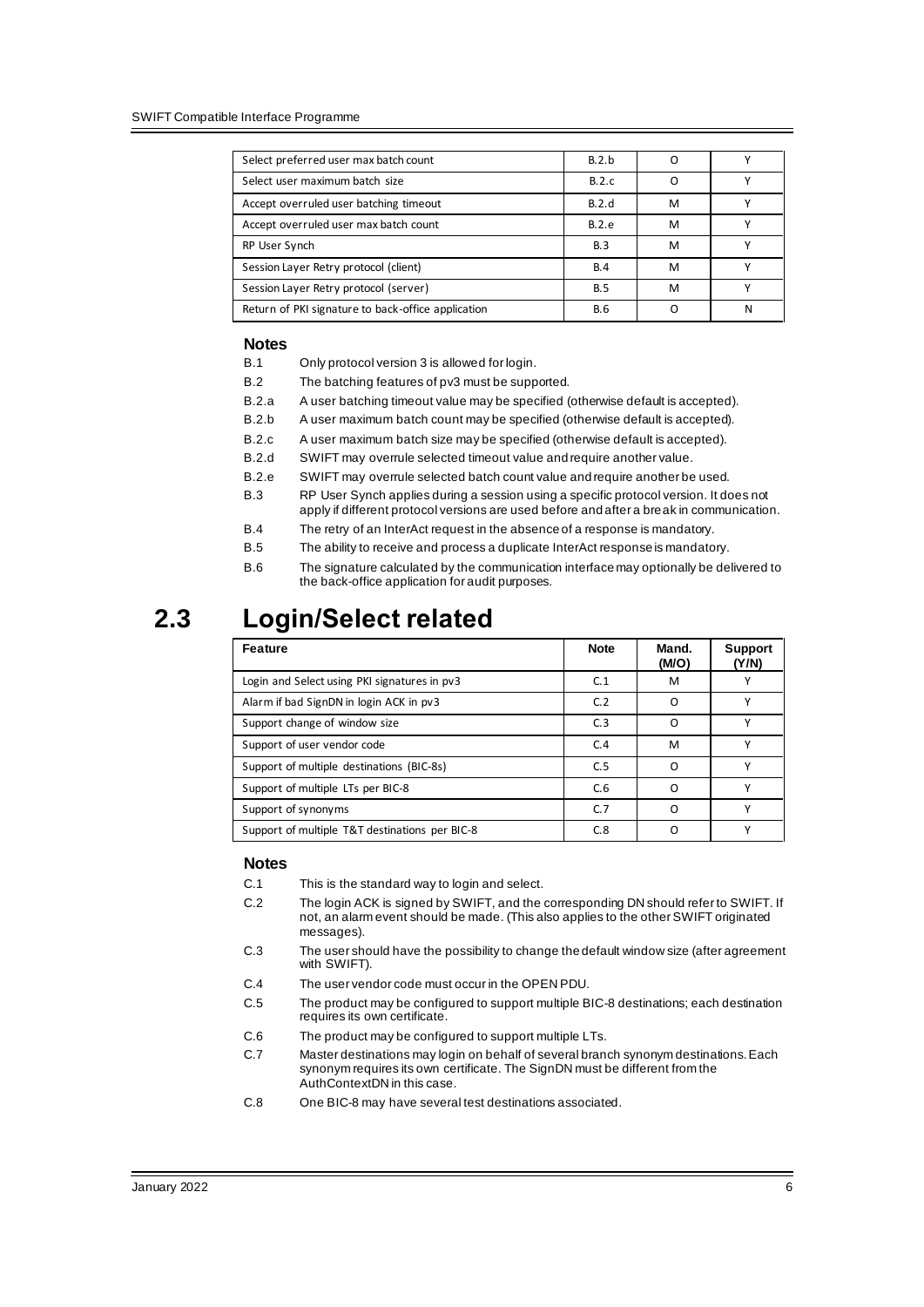## <span id="page-6-0"></span>**2.4 Test and Training related**

| <b>Feature</b>                                                        | Note | Mand.<br>(M/O) | Support<br>(Y/N) |
|-----------------------------------------------------------------------|------|----------------|------------------|
| Support system wide authorisation bypass for T&T                      | D.1  | M              |                  |
| Optional use of lite certificate in T&T                               | D.2  |                | $\checkmark$     |
| SignDN used in signing login/select requests, belongs to<br>owner BIC | D.3  | M              |                  |

#### **Notes**

- D.1 T&T traffic can completely bypass authorisation process.
- D.2 With Test & Training, either a lite or a business certificate may be used.
- D.3 Each T&T BIC is associated with a live BIC; in most cases the first 7 characters are the same, but if not the T&T BIC is registered to belong to a specific live BIC. This BIC code must appear in the SignDN.

### <span id="page-6-1"></span>**2.5 PKI and HSM related**

| <b>Feature</b>                      | <b>Note</b> | Mand.<br>(M/O) | <b>Support</b><br>(Y/N) |
|-------------------------------------|-------------|----------------|-------------------------|
| Support HSMs                        | E.1         | M              |                         |
| Support of token HSMs               | E.2         |                |                         |
| Support of box HSMs                 | E.3         |                |                         |
| Support of HSM monitoring           | E.4         | ∩              | N                       |
| HSM performance                     | E.5         | ∩              |                         |
| Support of PKI verification failure | E.6         | ∩              |                         |

#### **Notes**

- E.1 At least one HSM must be supported.
- E.2 The token HSMs are small capacity and limited to use on Windows platforms.
- E.3 The box HSMs are of medium to very high capacity and are available on all platforms.
- E.4 The monitoring of HSM devices is recommended so that a user can be advised of failure or malfunction.
- E.5 By using more than one certificate for any BIC, signature processing may be spread over several HSMs.
- E.6 In the event of PKI verification failure, a retry feature should be available.

## <span id="page-6-2"></span>**2.6 Authentication related**

| <b>Feature</b>                                                              | <b>Note</b> | Mand.<br>(M/O) | <b>Support</b><br>(Y/N) |
|-----------------------------------------------------------------------------|-------------|----------------|-------------------------|
| Presence of authentication for all FIN messages requiring<br>authentication | F.1         | M              |                         |
| Make use of ASP definition for authentication of messages                   | F.1.a       | O              |                         |
| Absence of authentication for any other message types                       | F.2         | M              |                         |
| Single reference element and no object element in signature<br>calculation  | F.3         | м              | v                       |
| Local Authentication (LAU)                                                  | F.4         | M              | v                       |
| Verification of policy id on received messages                              | F.5         | M              | v                       |
| Support of Broadcast Digest as introduced for SSI messages                  | F.6         | м              |                         |

#### **Notes**

- F.1 The FIN UHB contains a list of message types which require authentication.
- F.1.a The FIN messaging interface can make use of the messages authentication definition from the application service profile (ASP) file for the swift.fin services.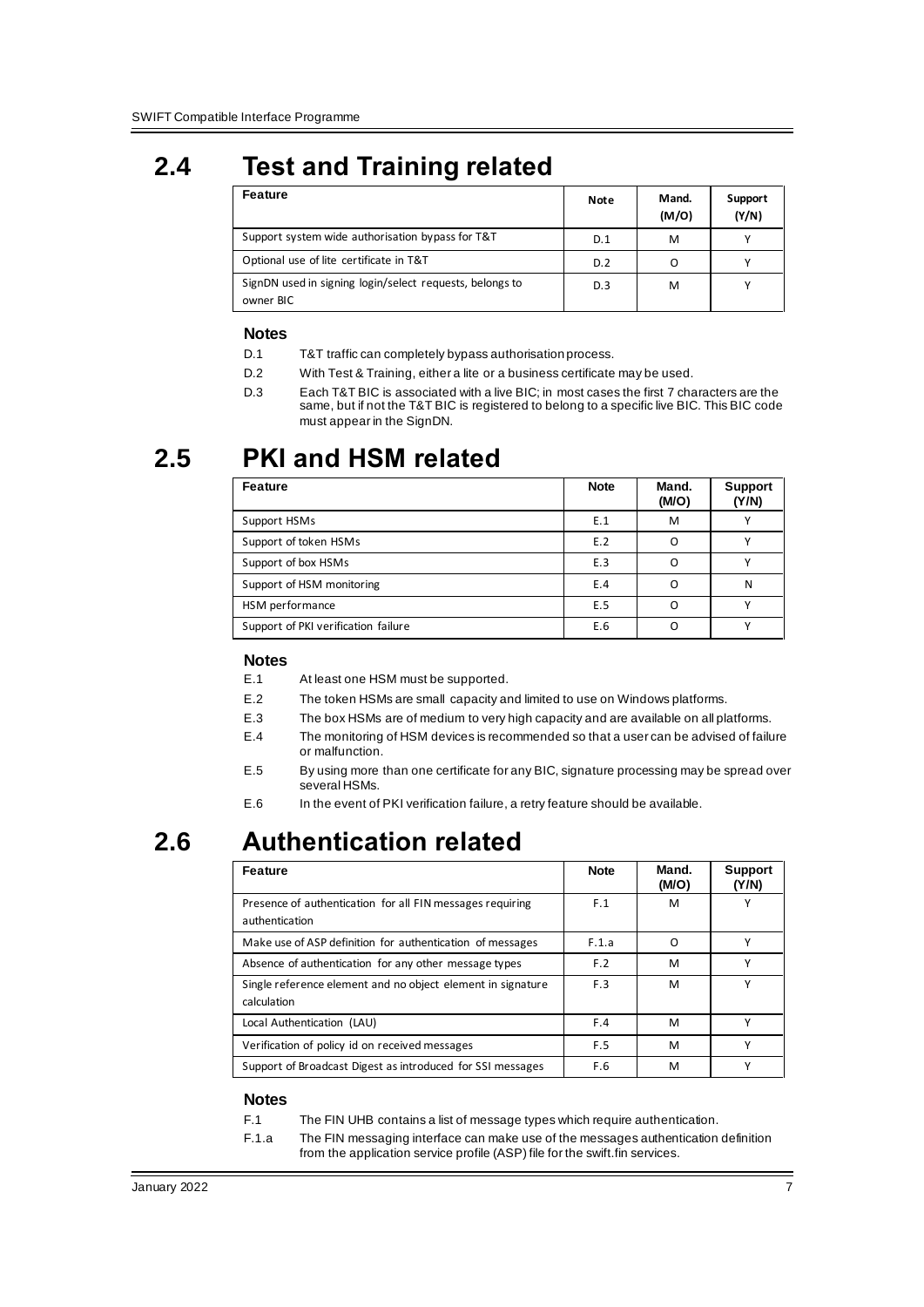- F.2 The FIN UHB contains a list of message types which must not be authenticated. Note however that this can be overruled in exceptional cases i.e. MT 971 as decided by some Market Infrastructures.
- F.3 The reference element (for standard digest) should be present without an object element (reserved for FINCopy).
- F.4 If the FIN interface is not co-located with the communication interface, then local authentication must be applied to data exchanged between the components.
- F.5 FIN messages should be signed using a business certificate held on HSM; the policy id identifies this and should be verified on received authenticated messages.
- F.6 The New Standing Settlement Instructions (SSI) FIN messages introduce the broadcast digest. FIN messaging interfaces must support the calculation for sending and verification on reception of the broadcast digest.

### <span id="page-7-0"></span>**2.7 Authorisation related**

| <b>Feature</b>                                                      | <b>Note</b> | Mand.<br>(M/O) | <b>Support</b><br>(Y/N) |
|---------------------------------------------------------------------|-------------|----------------|-------------------------|
| Authenticated messages cannot be sent without<br>authorisation      | G.1         | M              | Υ                       |
| RMA data must be authenticated during import/export                 | G.2         | м              | Υ                       |
| Manual treatment of messages failing authorisation                  | G.3         | M              | γ                       |
| Import of RMA authorisations                                        | G.4         | M              | Υ                       |
| No modification of RMA authorisations                               | G.5         | M              | Υ                       |
| RMA data must be resiliently protected                              | G.6         | M              | Υ                       |
| RMA document validity must follow the specification<br>requirements | G.7         | M              | Υ                       |
| Support of authorisation failures (log)                             | G.8         | M              | Υ                       |
| Support of authorisation controls (exclusions)                      | G.9         | M              | γ                       |
| Support of ASP for RMA filtering                                    | G.10        | M              | Υ                       |

#### **Notes**

- G.1 The authorisation rules must always be followed (RMA documents or bypass).
- G.2 Unless the FIN interface and RMA interface are located on the same platform, the RMA data must be authenticated using LAU.
- G.3 Any messages which fail to be authorised (on output or input) must be set aside for manual intervention.
- G.4 RMA authorisations can be imported to the FIN interface if originating in a RMA interface, or made available if the RMA component is integrated with the FIN component. The importation must include support for partial import, priority given to date-time documents, documents referring to FIN only, documents referring to non-licensed BIC-8's.
- G.5 The FIN interface user may not add or modify RMA documents manually or otherwise. Only the RMA interface may modify documents prior to export.
- G.6 The RMA documents must be stored resiliently such that no major loss can occur, necessitating complete reconstruction of the data store by new authorisation requests.
- G.7 If a message is subject to RMA authorisation, it must pass all checks as specified.
- G.8 Authorisation failures should be logged in the audit trail and set aside for manual intervention.
- G.9 Authorisation controls should include checks on time validity as well as MT category or type exclusions and inclusions.
- G.10 The FIN interface must base the RMA filtering on the information provided in the Application Service Profile (ASP).

### <span id="page-7-1"></span>**2.8 FINCopy related**

| Feature                         | <b>Note</b> | Mand.<br>(M/O) | <b>Support</b><br>(Y/N) |
|---------------------------------|-------------|----------------|-------------------------|
| FINCopy for end-user            | H.1         |                |                         |
| FINCopy for Central Institution | H.2         |                | N                       |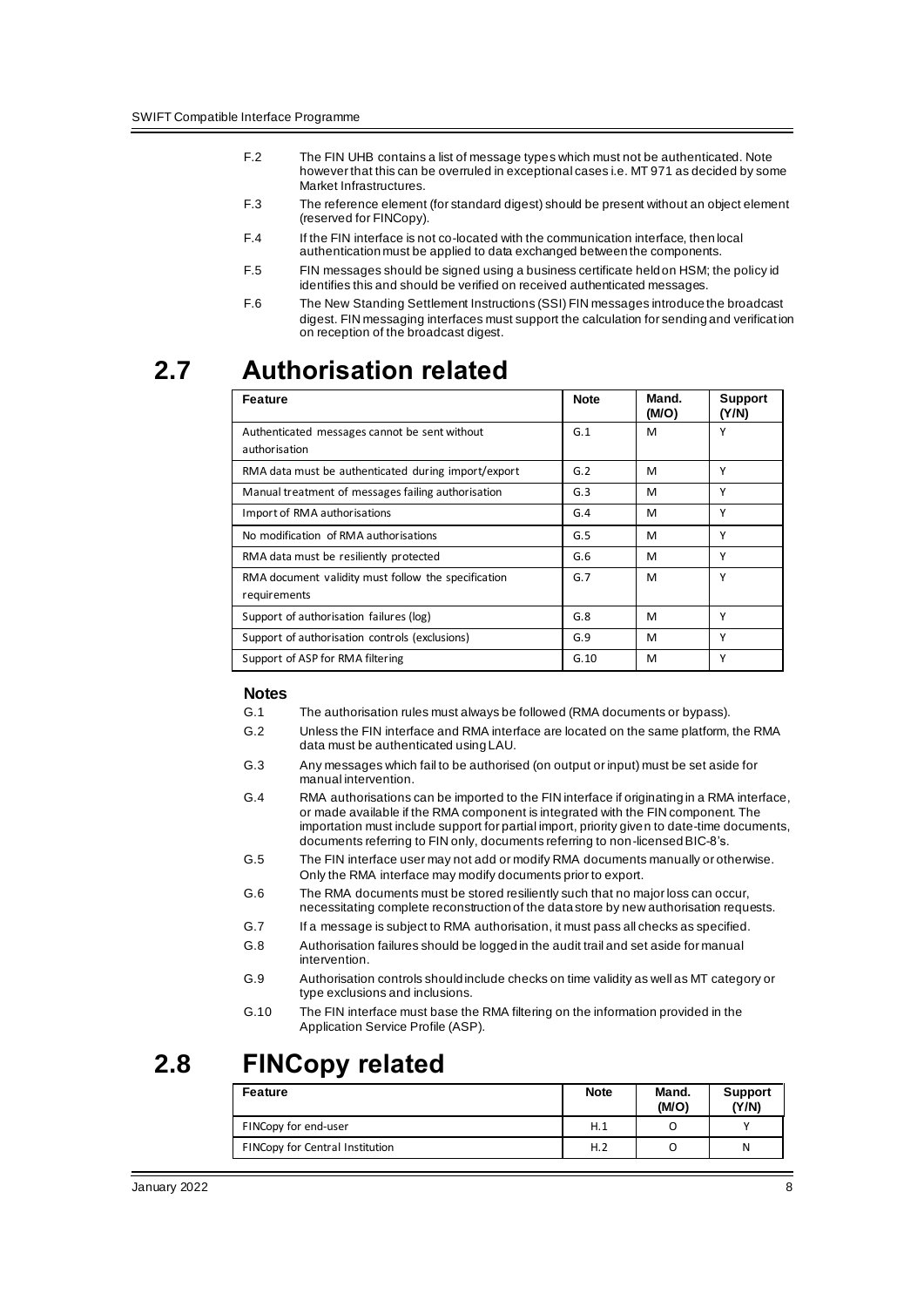| FIN Inform                                                            | H.3 |   | N |
|-----------------------------------------------------------------------|-----|---|---|
| Support of authorisation bypass per service profile                   | H.4 | м |   |
| Two reference elements plus random value in signature<br>calculation  | H.5 | M |   |
| Presence of two digests for double authentication FINCopy<br>messages | H.6 | M |   |
| Support of ASP for FINCopy                                            | H.7 | м |   |

#### **Notes**

- H.1 The support of FINCopy is optional for a FIN interface.
- H.2 The support of FINCopy for use in a Central Institution is optional for a FIN interface.
- H.3 The support of FIN Inform is optional for a FIN interface.
- H.4 A service profile may be specified with authorisation bypass. If the FIN interface supports FINCopy it should include support of this feature.
- H.5 In calculating a PKI signature for a FINCopy message, two reference elements (for two digests) should be present plus a random value if double authentication is required.
- H.6 Those FINCopy profiles specifying double authentication must be based on two digests plus a random element.

### <span id="page-8-0"></span>**2.9 FIN Cold Start related**

| Feature                                              | <b>Note</b>     | Mand.<br>(M/O) | <b>Support</b><br>(Y/N) |
|------------------------------------------------------|-----------------|----------------|-------------------------|
| Traffic reporting to identify messages to be re-sent | 1.1             |                | N                       |
| Re-sending messages (select and re-queue with PDE)   | 1.2             |                |                         |
| Reconciling MT 011/019 with messages sent            | 1.3             |                |                         |
| Reconciling MT 082/083 with messages sent            | $\mathsf{I}$ .4 |                |                         |
| FIN Cold Start documentation                         | I. 5            | M              |                         |

#### **Notes**

I.1 Traffic reporting features consist of the criteria to select messages to report upon and the information reported. \

Criteria for selection are**;**•

- ISN range**,** •
- OSN range**,** •
- Date and Time range (sent or received)**,** •
- FINCopy Service code (field 103 from User Header)**,** •
- Delivery status (undelivered, delivered, unknown, unsent).
- Information reported consists of the FIN message and other processing-related information.
- I.2 Re-sending messages is done in two steps: 1. Select user-to-user messages to re-send using a subset of the selection criteria as applicable for Traffic Reporting, 2. Re-queue the messages for further processing with a PDE including the MIR returned by SWIFT. Further processing can include some authorisation steps before the messages arere-sent to SWIFT.
- I.3 Reconciling MTs 011/019 with messages sent. An MT 011 indicates that the message is delivered and an MT 019 indicates that the message has been aborted.
- I.4 Reconciling MTs 082/083 with messages sent. MT 082/083 processing depends on the parameters that were used to generate the undelivered reports. At a minimum, the MT 082 which is the first message queued for each destination subject to coldstart, should be processed.
- I.5 The procedure for restarting the operations after a FIN cold start will use the available features of the interface. Accurate documentation is essential to guide the user so that recovery from the FIN cold start is as easy as possible.

H.7 The support of Application Service Profiles for FINCopy services is mandatory for a FIN interface.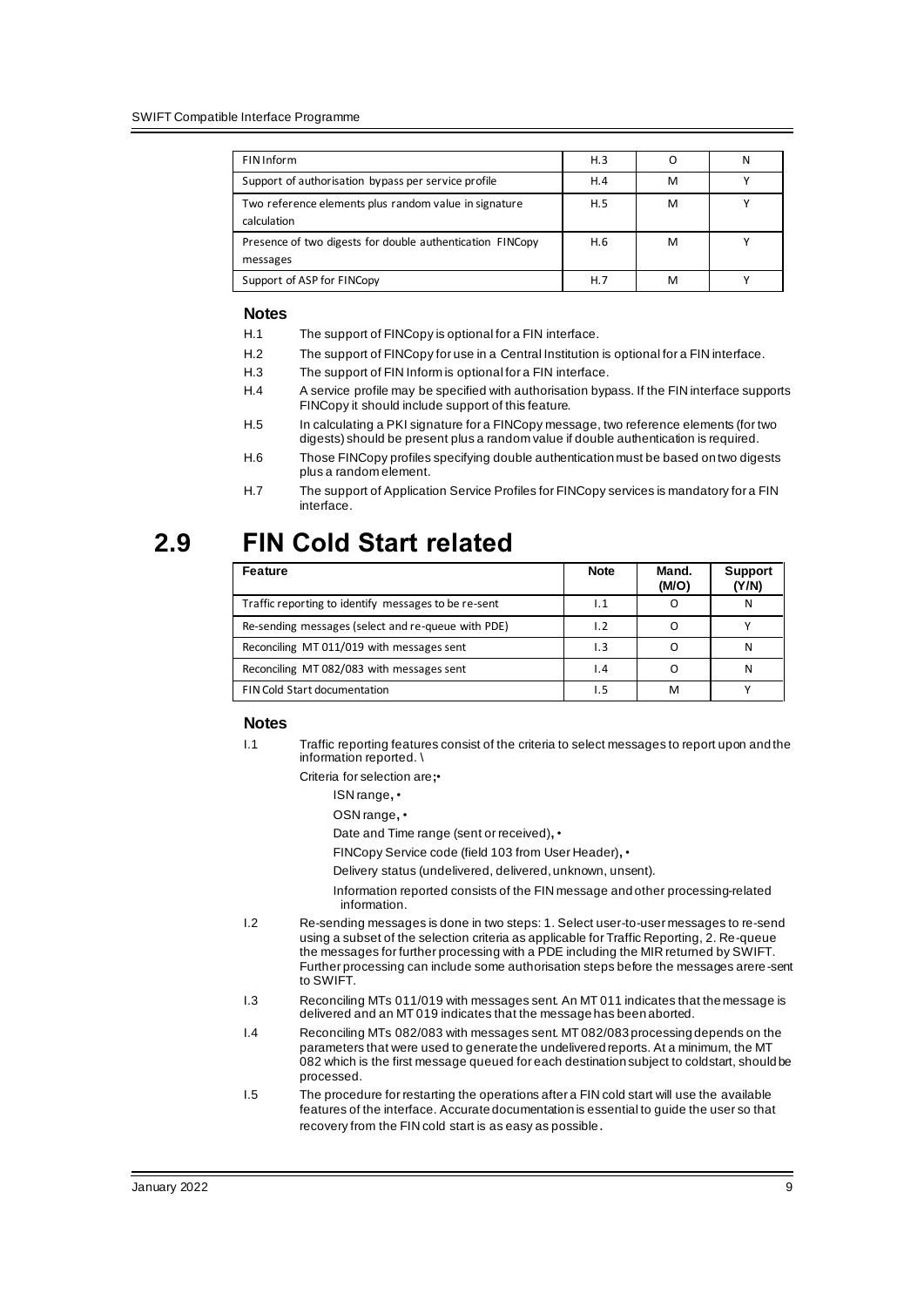## <span id="page-9-0"></span>**2.10 FIN Bulk Retrieval**

| <b>Feature</b>                | <b>Note</b> | Mand.<br>(M/O) | <b>Support</b><br>(Y/N) |
|-------------------------------|-------------|----------------|-------------------------|
| Support of FIN Bulk Retrieval | J. 1        |                | N                       |
| Processing retrieved files    | J. 2        |                | Ν                       |

#### **Notes**

- J.1 The FIN Interface supporting the FIN Bulk Retrieval must allow initiation of the Bulk Retrieval request and handle the notification of the Bulk Retrieval completion.
- J.2 This feature processes the content of bulk retrieval Detail and Error records.